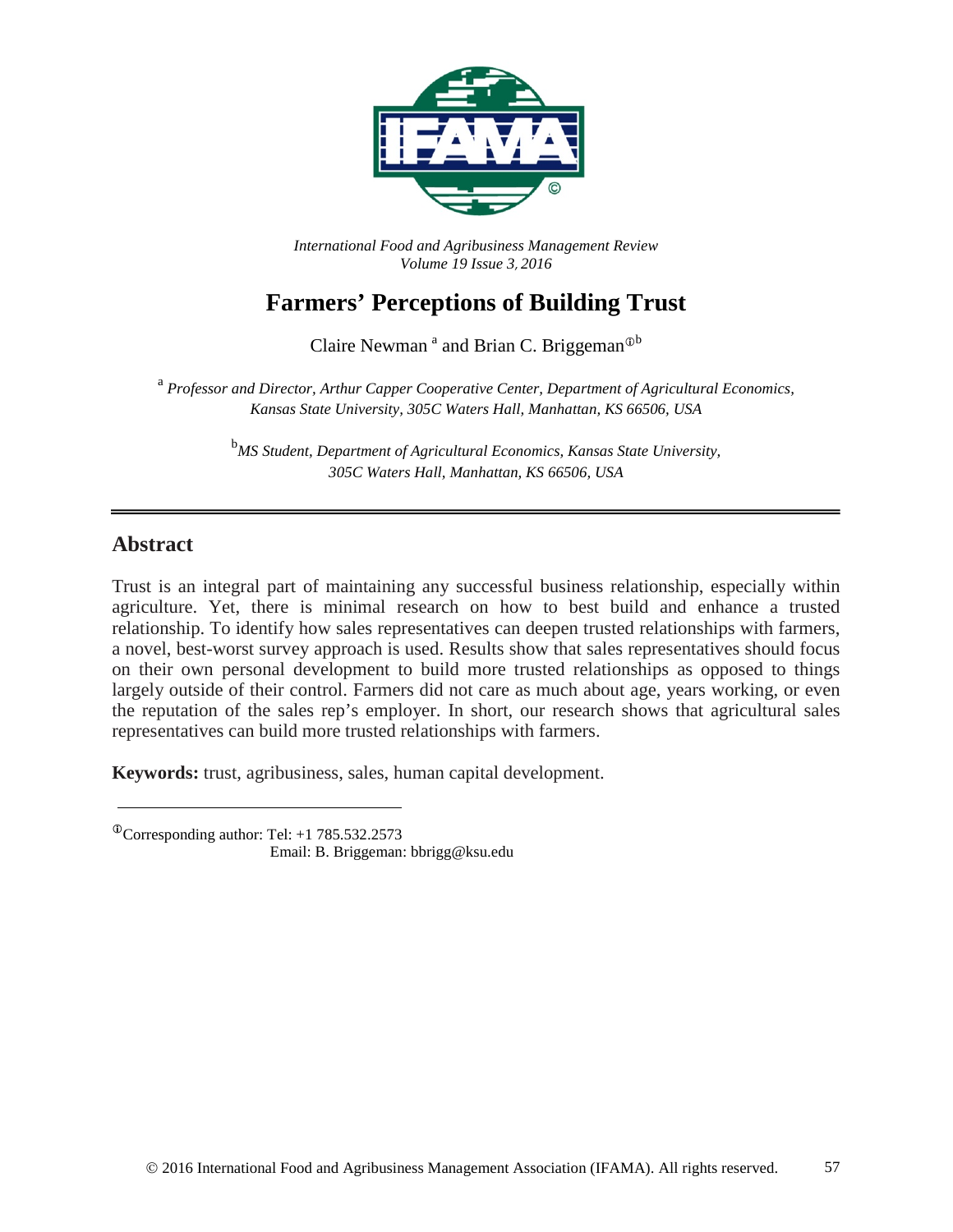### **Introduction**

Trust is an integral part of maintaining any successful sales relationship, and without trust, a business transaction would likely not occur. These statements certainly hold true in agriculture. Wilson (2000) defines trust as the cohesion in agricultural transactions, which then creates the value of relationships between parties. Having assurances that each party will honorably uphold their end of a contract under any-and-all unforeseen circumstances, generates value for both parties (Wilson 2000). Thus, in agriculture, farmers find value in working with sales representatives they trust.

While the literature is very clear on the value of a trusted relationship, there is minimal research focused on farmers' perceptions of building trust with sales representatives. That is, how should agricultural sales representatives approach building trust with their farmer customers? Do certain characteristics of a sales representative project or demonstrate trusted characteristics? What performances and/or attributes do farmers perceive as signs that a sales representative can be trusted? Knowing the answer to these questions would help agricultural sales representatives deepen their relationships with farmers.

Furthermore, answers to these questions would benefit sales representatives in many industries. A few example industries where sales representatives are utilized include agricultural lending, machinery and equipment, grain and livestock, agronomy, and various other industries tied directly to crop and livestock production. While the farmer perceived value of trust may vary between these industries, that is not the purpose of this research. Knowing farmers' perceptions of how to build a more trusting relationships would benefit all agricultural sales representatives, regardless of industry.

The focus or objective of this paper is to identify farmers' perceptions of the most effective ways a sales representative can increase their own trustworthiness with farmers. In order to meet this objective, trustworthiness or trust must be clearly defined. Trust is often defined as the dependability, confidence in actions and motives, and faith associated with an individual (similar to that of Wilson above). However, this definition is somewhat nebulous and creates complexities when trying to isolate ways to build a more trusted relationship, especially when trying to elicit responses in a survey. Given the research will focus on asking farmers about their perceptions of building trust in an online survey, the definition of trust must be clearly defined and understood.

A single definition of trust is not used in this paper because sales relationships tend to be complex and multi-faceted. Maister, Green, and Galford (2000) layout four related and straight forward trust attributes that provide a clear and tractable definition of trust. Furthermore, Rempel et al. (1985), Swan et.al (1988), Moher and Speckman (1994), and Chong et al. (2003) provide additional support about the validity of these four key components of trust. Therefore, in this study, trust is defined by the four key components of (1) credibility, (2) reliability, (3) intimacy or how well one knows the customer and his or her goals, and (4) self-orientation or showing one has the customer's best interest at heart. Each of these components was straightforward and provided a clear way to understand farmers' perceptions of how agricultural sales representative could best build a more trusting relationship.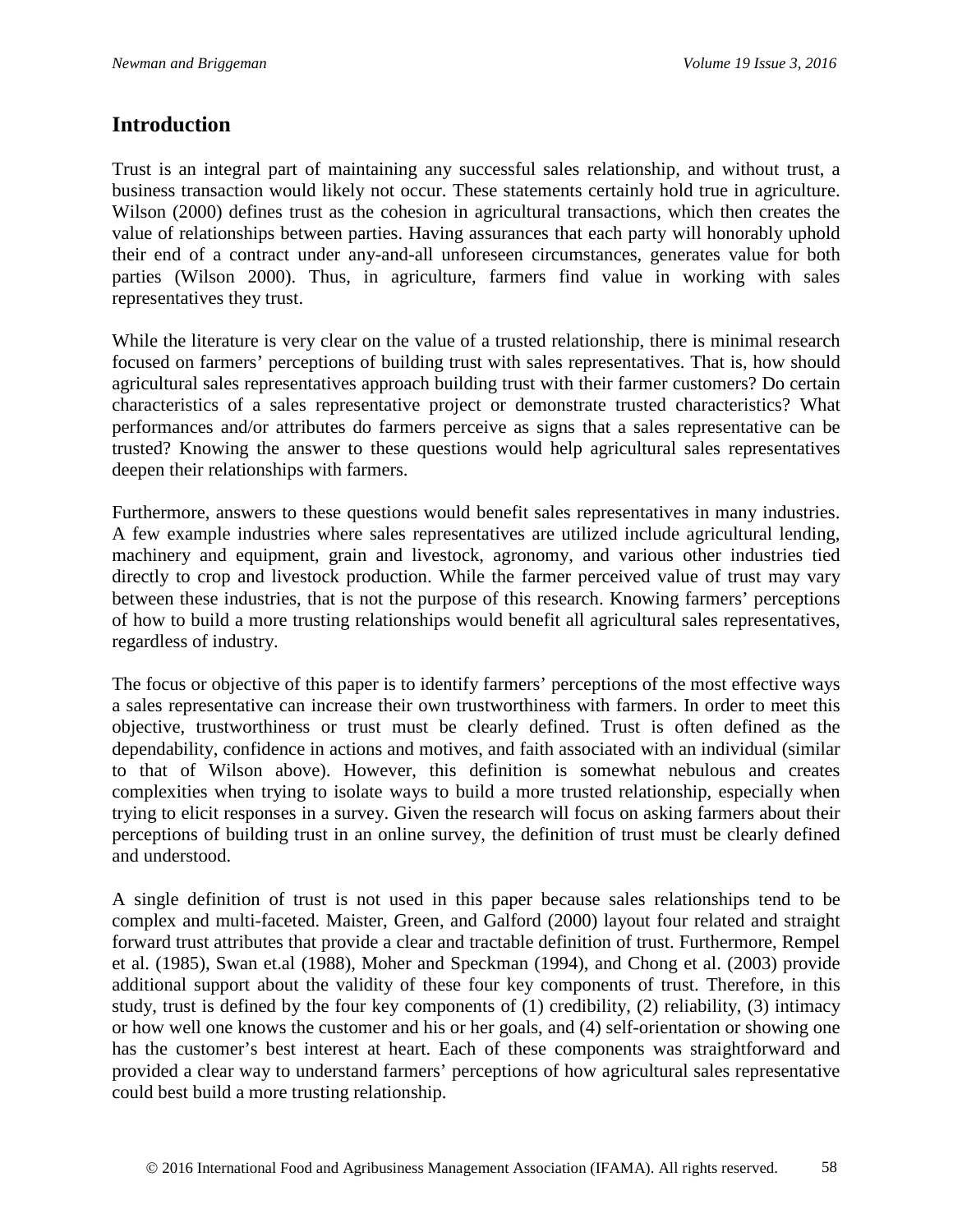To identify these perceptions, a novel survey technique is employed. A best-worst survey or max-diff survey approach was completed by farmers. Using this survey approach allowed farmers to choose among statements that most and least represent each component of trust (credibility, reliability, intimacy, and self-orientation). One reason the best-worst survey was preferred over a ranking survey approach is because the research can arrive at preferred rankings for each statement *and* the relative "representativeness" of each statement compared to all other statements. That is, the magnitude of importance of each statement can be estimated via a conditional logit model.

Results showed that agricultural sales representatives should focus on their own personal development to build more trusted relationships as opposed to things largely outside of their control. Through the best-worst analysis, farmers did not put as much emphasis on the age of the sales representative or the number of years the sales representative had been working in the industry. Even the reputation of the agricultural sales representative's current employer was not a vital way to demonstrate credibility, reliability, intimacy, or self-orientation. Farmers' identified that agricultural sales representatives can, in fact, deepen their trusted relationships by working on personal and professional development.

### **Literature Review on Defining and Building Trust**

Building trusted relationships is critical to maintaining successful business relationships. Below is a discussion of articles, studies, and publications which focus on the necessity of general trust, value of trust in agribusiness, and processes aimed at building trust.

The literature of trust in various disciplines often defined trust through perceptions and behaviors. Trust has been the perceived credibility and benevolence behind an individual's behavior and actions (Larzelere and Huston 1980). Coleman (1990) expands on the behavioral approach, emphasizing that individual's behaviors will prompt different reactions in uncertain situations. Based on an individual's perceived gains and losses, one will be internally motivated, creating an influence over their reactive decisions and overall trustworthiness.

In agriculture, trust is in many ways, a form of social capital. As explained by Wilson (2000), social capital, or trust, includes the benefits or advantages resulting from "one person or group's sense of obligation towards another." This sense of trust simplifies business transactions and frees time for both parties, becoming a vital player in the industry. The scarcity of time as a resource across agribusiness managers and business development makes trust a highly valued component of business (Wilson 2000). As most agribusiness firms are comprised of trusted relationships between workers, sharing information within or outside the firm can increase productivity and competitive advantage (Wilson 2000).

Building trust has also been the focus within the agribusiness, agricultural cooperatives, and supply chain literature. Sykuta (2006), Österberg and Nilsson (2009), and, Batt and Rexha (2000) all focus on how building trust impacts business decisions and perceptions in agriculture. For instance, Sykuta (2006) found that farmers prefer to market with cooperatives rather than investor-owned firms because of the honesty and competence in which cooperatives exhibit. Österberg and Nilsson (2009) found that farmers perceive successful cooperatives as being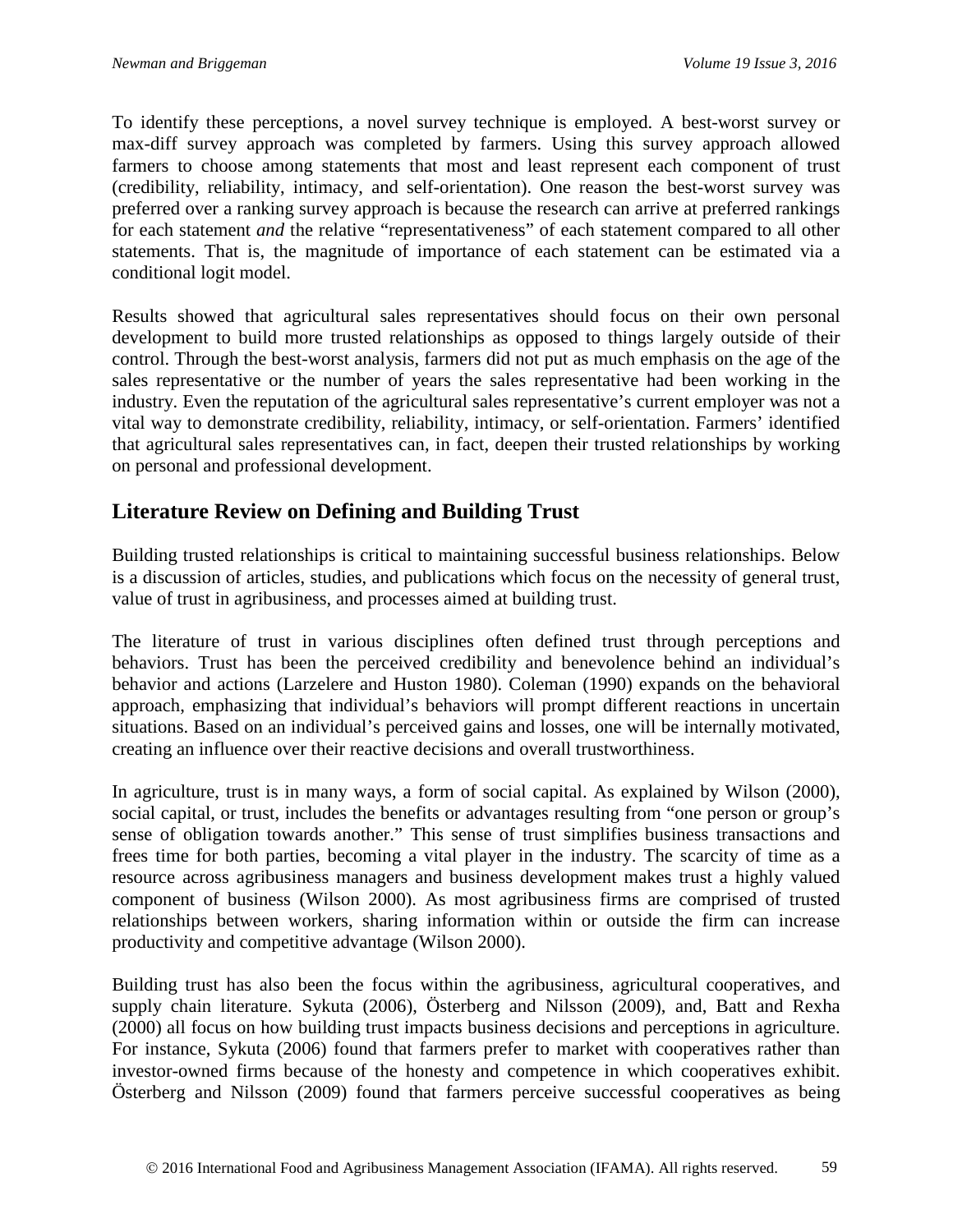transparent and trustworthy, primarily because the board of directors consists of farmers. From a sales perspective, Batt and Rexha (2000) found that certain seed suppliers exhibit characteristics like maintaining communication and showing their investment in the customer operations in efforts to become the preferred seed supplier.

Yet, in order for two or more parties to experience a strong trusted relationship, a foundation must be based on the trustor's perceptions and expectations about the motives and actions of the trustee. There are vast literature by Zucker (1986), Shapiro, Sheppard, and Cheraskin (1992), Lyons and Mehta (1997), and Rousseau et al. (1998) focusing on classifications and methods of establishing trust in different business and personal circumstances. The research conducted by Doney and Cannon (1997) is directly applicable to the present research and worth further discussion. They identified five processes of how trust can develop in business relationships: calculative, prediction, capability, intentionality, and transference processes. These process are valuable for this research as they show different perspectives and perceptions that farmers may have when building trusted relationships with their agricultural sales representatives. Furthermore, they connect to the four trust components used in this research.

#### *Building Trust through the Calculative Processes*

Calculative processes include estimating the costs and rewards associated with staying in a current relationship (Lindskold 1978). By analyzing the risk associated with doing business with a sales representative that may cheat the system, the farmer is assessing the self-orientation of the representative. So, a representative that decides to cheat is highly self-oriented (Akerlof 1970).

Since the costs are higher, and there are greater relationship-specific investments, there are some key factors that enable this trust-building process. Doney and Cannon (1997) argue that these perceived factors influencing trust include the sales representatives company reputation, size, willingness to customize sales, and confidential information sharing. Additionally, the length of the relationship with the company and salesperson are considered important factors.

### *Building Trust through the Prediction Processes*

The prediction process illustrated by Doney and Cannon (1997) takes another perspective to assess the other party's "credibility and benevolence" through multiple, repeated interactions or outside information about the party's behaviors, motives, and promises. Swan and Nolan (1985) also identified that making repeated promises and following through with them will allow a salesperson to develop the confidence of the buying firm, or in this case, the farmer. This increases the salesperson's credibility, reliability, and enhances the trust building process.

The focus of this process encompasses the salesperson's individual likability, similarity, and frequent contact rank as significant factors in the trust building process (Doney and Cannon 1997). Another crucial component to increasing trust through this process is reliant on the longevity of relationship between the farmer (buyer) and the seller. This process relates directly to the credibility and reliability component of trust in the present research.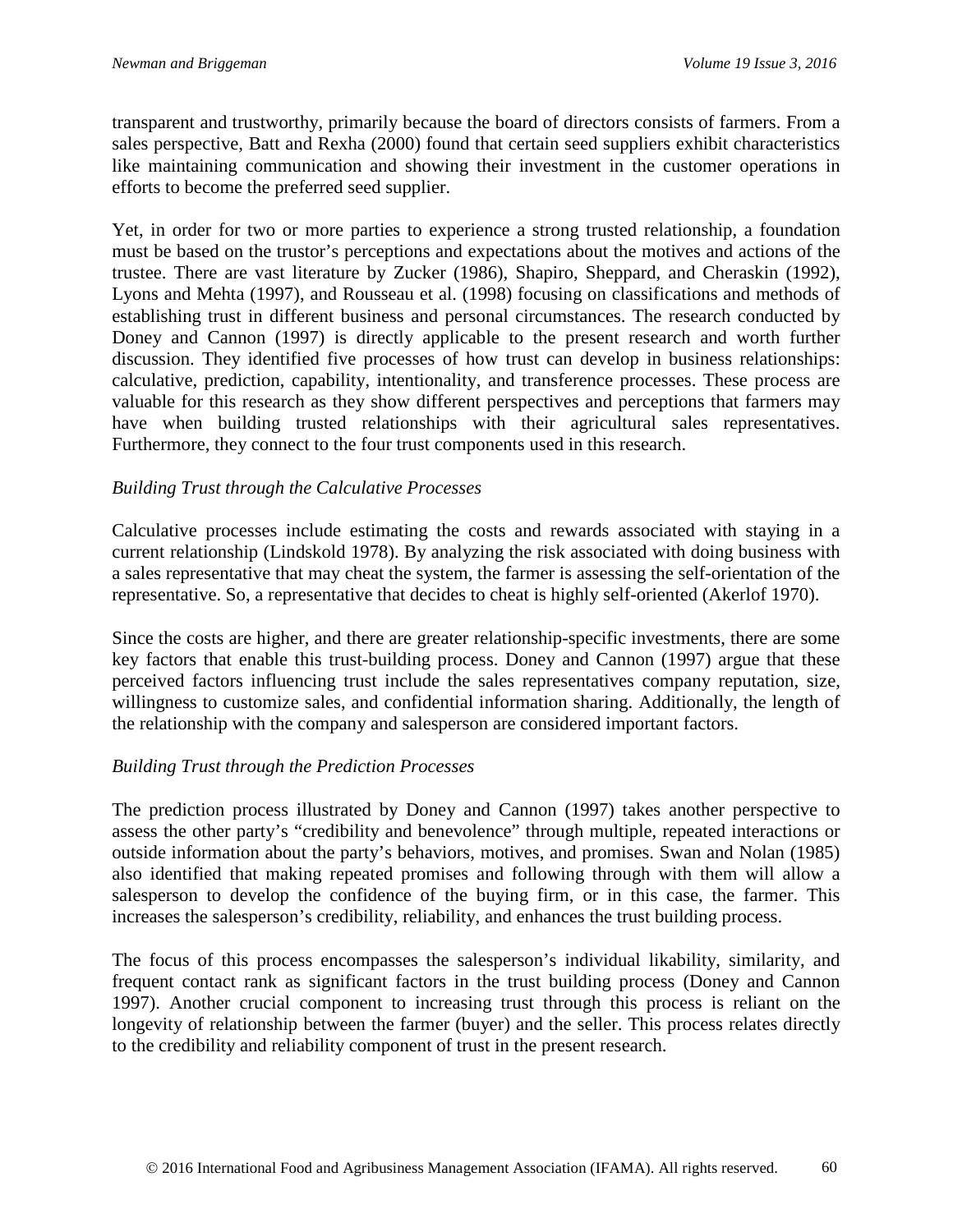### *Building Trust through the Capability Processes*

The capability process, is more qualitative, in that it analyzes the individual's ability to meet the needs of the other party. That is, being able to evaluate the sales representative's level of integrity (Doney and Cannon 1997). Certainly, this process relates to the credibility trust component, but it also relates to the intimacy component. That is, in order to truly know the needs of the other party, the sales representative's relationship must be close with the farmer.

Integrity is crucial because, if the trustor does not have trust in the trustee's word and fully understand their needs and goals, then there is no ability to gain that level of trust. Thus, the main factor in achieving trust through the capability process is to provide the capabilities and resources necessary to complete the task. Concentrating on the ability to fulfill stated promises, a salesperson's expertise and power will be highly influential (Doney and Cannon 1997). By exhibiting those two qualities, the salesperson would quickly be able to gain the trust of their clients through a more intimate connection of knowing his or her goals and objectives.

#### *Building Trust through the Intentionality Processes*

The intentionality process is where trust emerges through the assessment and interpretation of a party's motives (Doney and Cannon 1997). Determining intentions is key, as groups and individuals who are motived to help others will be trusted more than those who may hold destructive motives (Lindskold 1978). This is also a common factor of gaining trust when the two parties share similar values and norms, promoting a sense of intimacy (Maister et al. 2000). Therefore, this process relates directly with the intimacy and self-orientation component of trust used in the present research.

The intentions of the salesperson are highly evaluated in the intentionality process. For that reason, the willingness to customize sales according to customer needs, provide frequent contact with the buyer, and share information are drivers of increasing a trusted relationship (Doney and Cannon 1997). Yet, the salesperson's likeability and similarity are still deemed highly important factors in the trust-building process.

#### *Building Trust through the Transference Processes*

Lastly, trust can be developed through a transference process, which utilizes a third party. It has been suggested by Gulati (1995) that companies with past alliances were more trusted when entering new alliances, based on third party reviews. Although the third party plays a more passive and central role, they provide the other two parties a mutual level of trust that can be identified (Coleman 1990).

However, it should be noted, that this process can work in two ways. If a new sales representative for a highly respected firm is working with a farmer who has had good interaction with the business historically, some of that trust will relay to the new sales representative. Conversely, negative experiences with the organization in the past can expose the presence of general distrust for the new sales representative. Therefore, it will be important to consider the reputation of the supplier firm and salesperson.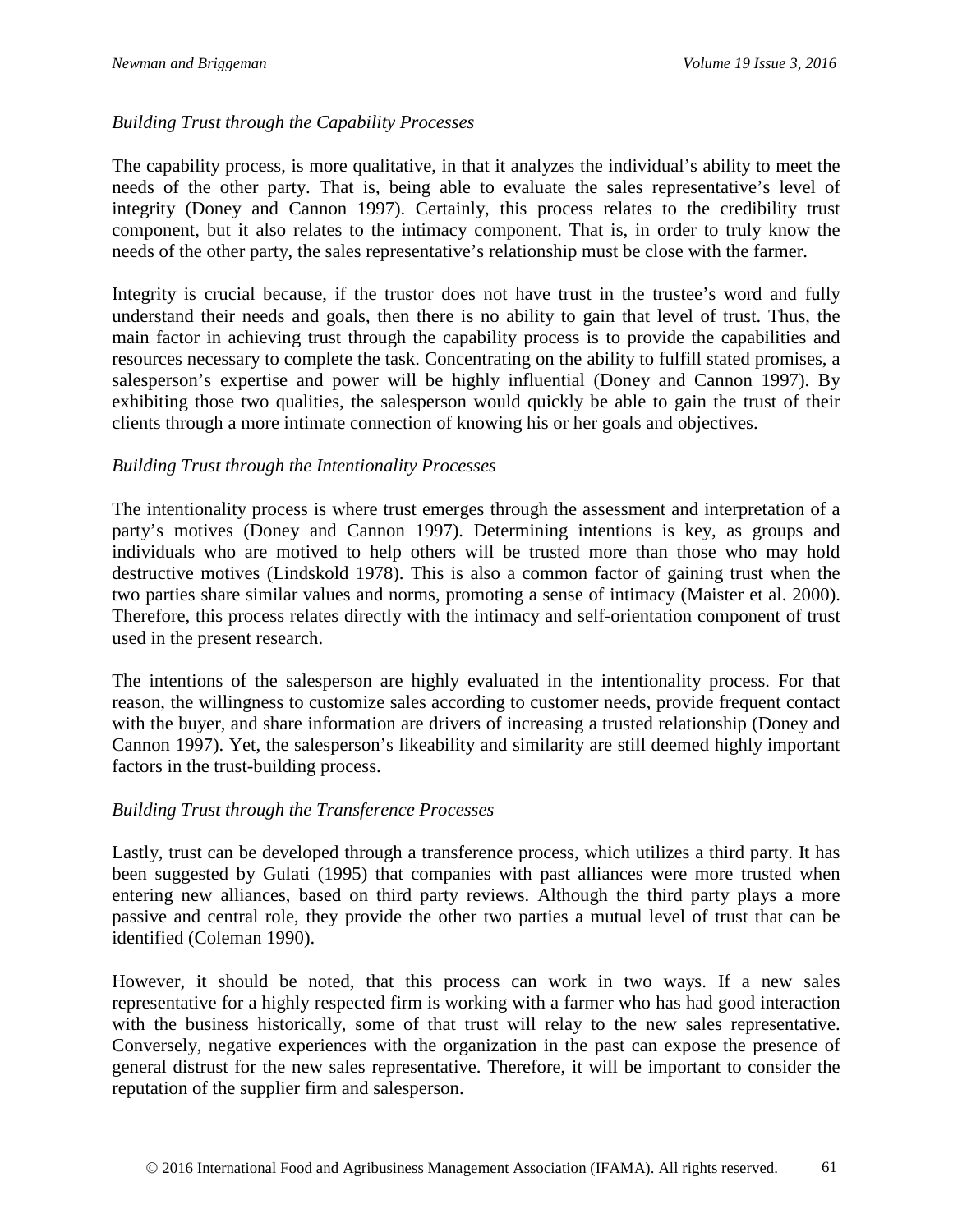### **Best-Worst Survey Construction**

In order to determine Kansas farmers' perceptions on the best ways for agricultural sales representatives to build trusting relationships, an online survey was created where farmers selected statements associated with trust in a best-worst format. Respondents were shown statements used to define the each of the four trust components: credibility, reliability, intimacy, and self-orientation. From the list of statements, the respondent selected which statement most represents the trust component (is most important) and which statement least represents the trust component (least important) of trust. Figure 2 shows an example best-worst survey question as seen by the farmer respondents. As will be described later, each statement was shown an equal number of times to each respondent and was matched with other statements in a manner to maximize the design efficiency of the survey. Finally, socioeconomic and demographic information were collected as well. The full survey is available from the authors upon request.

The best-worst analysis was first introduced by Finn and Louviere (1992) and has several advantages over alternative methods of importance measurements (Scarpa et al. 2011). One alternative, Likert scale rankings, is where the respondent would score the importance on a scale of 1 to 5, with 1 being the least important and 5 being the most important. Although this method provides a numerical score of importance, it neglects to force the respondent to pick between two or more relatively important topics (Lusk and Briggeman 2009). It would be easy for a respondent to indicate that all of the statements are highly important rather than providing a true ranking of importance or representativeness. Another potential issue with a Likert scale format is understanding that individuals will interpret the scale differently. This problem stems from the lack of a common reference point across all respondents.

Another alternative was asking the respondents to rank the statements. Though this method would provide analysis on the comparative value of each statement, it would not provide a magnitude of representativeness over the other statements. That is, respondents on average could rank one statement clearly first over the other statements, but there is no indication of how much more important that factor is to farmers. Furthermore, it would be difficult and cumbersome for respondents to rank multiple items. Therefore, a best-worst survey to accomplish the objective of this study is the most appropriate approach.

Before identifying the optimal survey design, it is first important to identify the statements that best illustrate each of the four trust components. Figure 1 lists the seven statements that best demonstrate how an agricultural sales representative can build the trust attributes with a farmer. All of the statements are derived from and are related to the literature. In particular, the work of Deutsch (1962), Swan et al. (1988), Mohr and Speckman (1994), Doney and Cannon (1997), Maister, Green, and Galford (2000), Chong et al. (2003), and Darian et al. (2004) provide support for each statement and its relation to the four trust components. Given the vast literature on trust, the most salient and tractable statements were used so as to avoid duplication and to make the survey design feasible for a farmer to complete.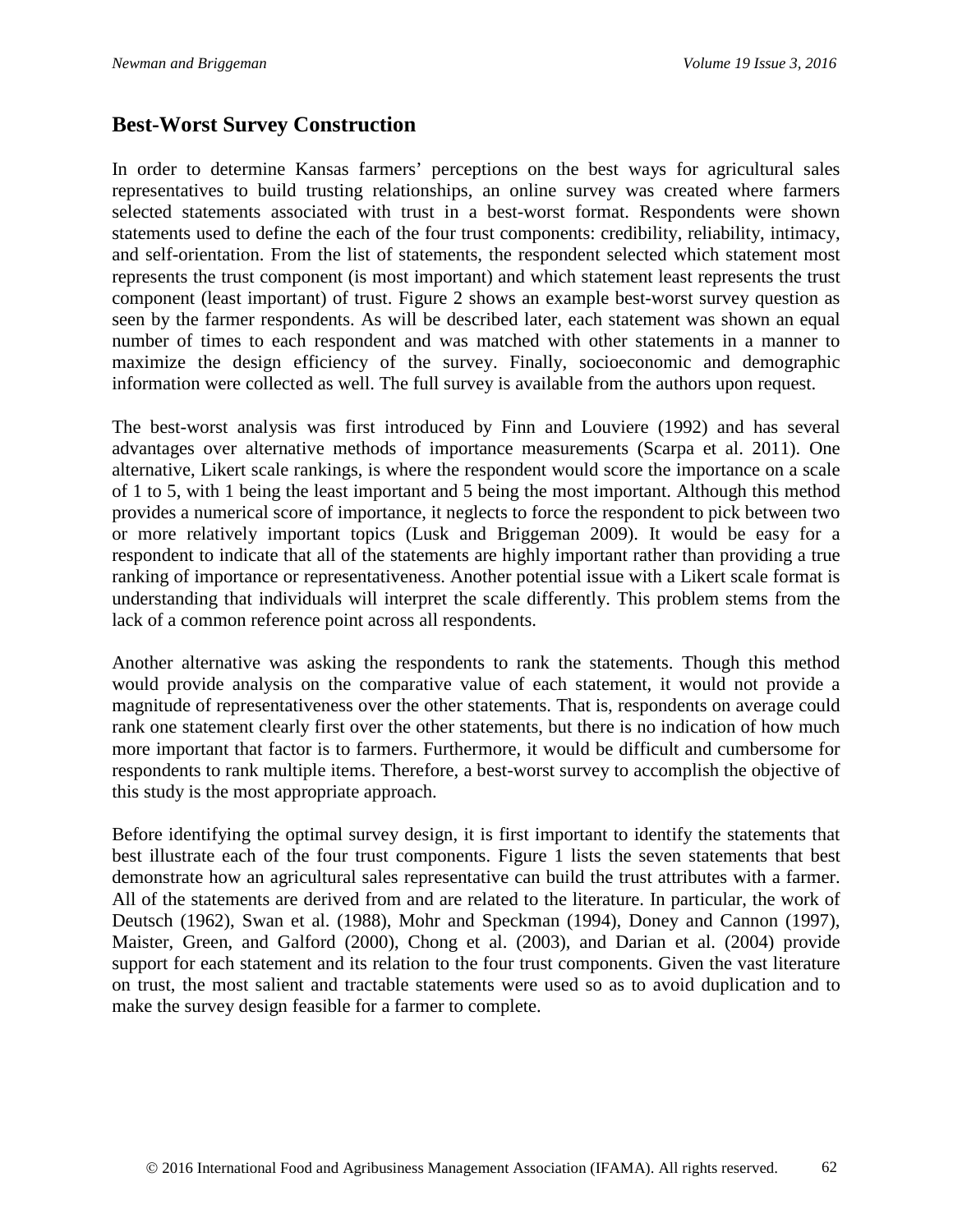| Credibility<br>• Does their homework on me and my operation<br>• Does not lie or exaggerate<br>• Years working in the industry<br>• Is passionate and loves their topic<br>• Reputation of the company they work for<br>• Well researched and knowledgeable of topic<br>• When they don't know, they say so                                                  | How Well One Knows the Customer and His or Her<br>Goals (Intimacy)<br>• Ability to be candid and upfront about situations<br>Stays in contact via calls, visits, etc.<br>• Not afraid to make conversation<br>• Finds the fun and fascination in my operation<br>• Understands my goals, mission, and values<br>" Years working with me<br>• Shares a common interest                                                                                                                    |
|--------------------------------------------------------------------------------------------------------------------------------------------------------------------------------------------------------------------------------------------------------------------------------------------------------------------------------------------------------------|------------------------------------------------------------------------------------------------------------------------------------------------------------------------------------------------------------------------------------------------------------------------------------------------------------------------------------------------------------------------------------------------------------------------------------------------------------------------------------------|
| <b>Reliability</b><br>• Sends meeting materials in advance<br>• Are always transparent<br>• Makes sure meetings have clear goals, not just<br>agendas<br>• Reputation of the company they work for<br>• Adapts to changing circumstances and situations<br>• Makes specific commitments and delivers on them<br>• Follows through on actions requested by me | <b>Showing One has the Customer's Best Interest at</b><br><b>Heart</b> (Self-Orientation)<br>Asks open-ended questions to understand me better<br>• Listens without distractions<br>• Reflective listening, summarizing what they've<br>heard<br>• Allows me to fill the empty spaces in conversations<br>Asks me to talk about what's behind an issue<br>If communication fails, they take most of the<br>responsibility<br>• Focuses on defining problem, not guessing the<br>solution |

#### Figure 1. The trust component statements utilized in the best worst block design

#### **Trust Factor: Credibility**

9. When working with an ag sales rep, you may often assess their credibility. Below are several repeated statements that report ways an ag sales rep can demonstrate credibility.

In the set of statements below, please click the button of the one statement that MOST represents credibility in an ag sales rep, and click the button of the one statement that LEAST represents credibility.

| Most Represents Credibility |                                               | Least Represents Credibility |
|-----------------------------|-----------------------------------------------|------------------------------|
|                             | Does their homework on me and<br>my operation |                              |
|                             | Does not lie or exaggerate                    |                              |
|                             | Years working in the industry                 |                              |
|                             | Is passionate and loves their<br>topic        |                              |

10. In the set of statements below, please click the button of the one statement that MOST represents credibility in an ag sales rep, and click the button of the one statement that LEAST represents credibility.  $\sim$ 

| Most Represents Credibility |                                               | Least Represents Credibility |
|-----------------------------|-----------------------------------------------|------------------------------|
|                             | Reputation of the company they<br>work for    |                              |
|                             | Years working in the industry                 |                              |
|                             | Well researched and<br>knowledgeable of topic |                              |
|                             | Does not lie or exaggerate                    |                              |

11. In the set of statements below, please click the button of the one statement that MOST represents credibility in an ag sales rep, and click the button of the one statement that LEAST represents credibility.  $\sim$ 

| Most Represents Credibility |                                               | Least Represents Credibility |
|-----------------------------|-----------------------------------------------|------------------------------|
|                             | Does their homework on me and<br>my operation |                              |
|                             | Well researched and<br>knowledgeable of topic |                              |
|                             | Reputation of the company they<br>work for    |                              |
|                             | Is passionate and loves their topic           |                              |
|                             |                                               |                              |

### Figure 2. Example survey questions for credibility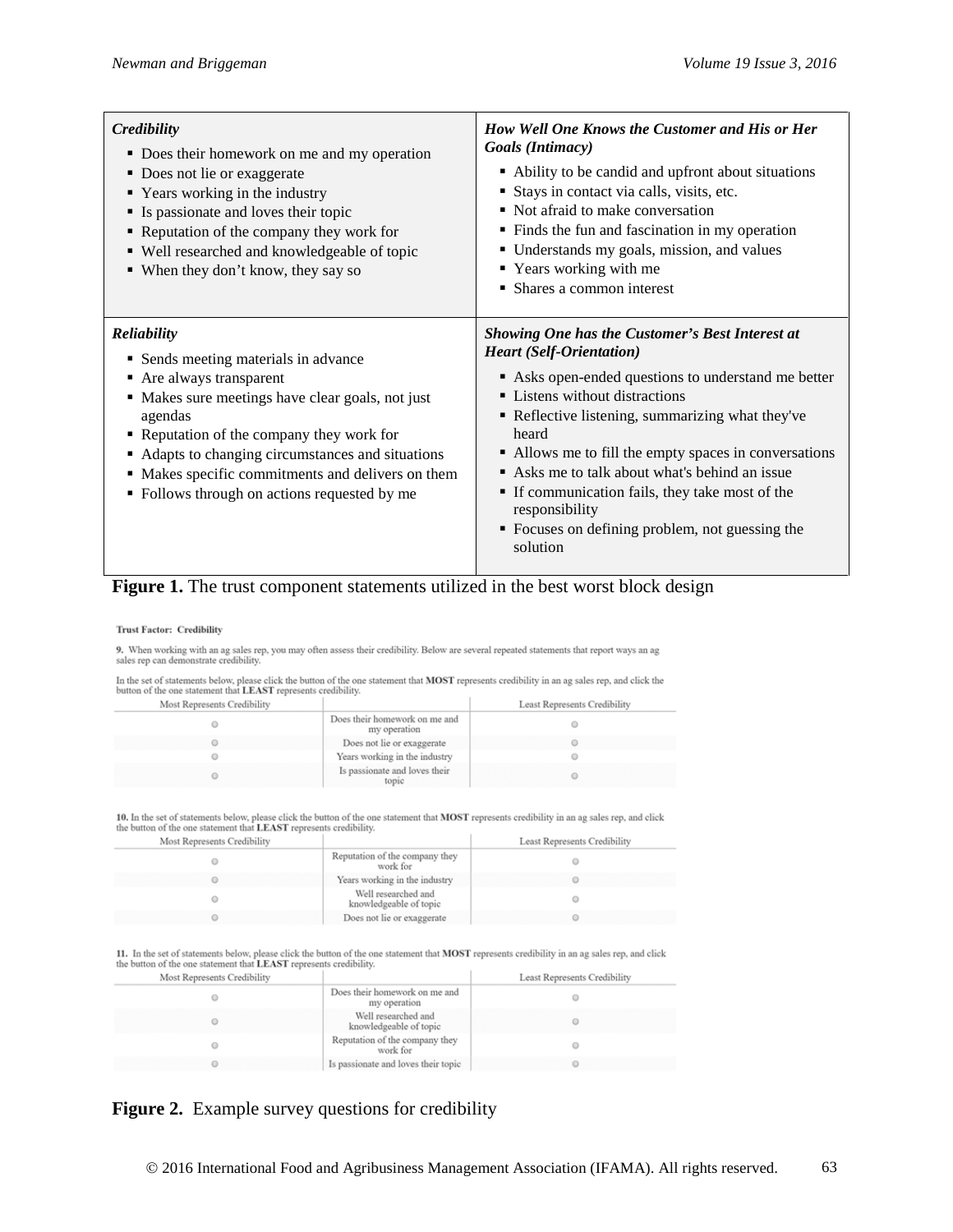### *Survey Design*

The best-worst survey follows a Balanced – Incomplete Block Design (BIBD). To create a BIBD survey, (1) the number of times each statement appears through all questions is equal, and (2) the number of times a pair shows up in the same block is equal too. Mathematically, these are expressed by (1)  $\frac{b*k}{a}$  and (2)  $\frac{b*k}{a}$   $*$   $\frac{(k-1)}{(a-1)}$  $\frac{(x-1)}{(a-1)}$ , where *b* is the number of questions asked, *k* is the number of statements in each question, and *a* is the number of statements available for each trust component. Therefore, considering survey fatigue for the respondent and that each trust component has seven statements, the BIBD has seven total questions for each trust component with four statements presented in each question. So, the respondent would be selecting the most and least representative statements among four total statements, and would do this exercise seven total times within each trust component.

It is also important that the statement pairings maximize the D-efficiency through an orthogonal design. For further clarification, when D-efficiency is 100, the design used is considered orthogonal and balanced. A D-efficiency of 0 indicates that at least one of the parameters cannot be estimated. In this particular survey design, the design yielded a D-efficiency score of 87.5, which is similar to other best-worst survey designs.

### **Best-Worst Conditional Logit Model**

Analyzing the best-worst survey is primarily done through the estimation of a conditional logit model (CLM). The CLM is used for three primary purposes. First, the CLM is based on the widely accepted random utility theory, which provides a theoretical basis for why farmers selected the statements as most representative and least representative. Next, is to identify if the statements within each trust component are statistically different from the other statements. Finally, the CLM allows for the calculation of a magnitude of representativeness share that is used to determine which statements best demonstrate a particular trust component.

When responding to each best-worst question, farmers are essentially choosing two statements that maximize the difference between one that most represents trust and the one that least represents trust. That is, each farmer has an underlying scale of representativeness that each statement falls on for a particular trust component. So, following Lusk and Briggeman (2009), there are *J* number of statements that represent a given trust component, which means in the main effects design there would be *J* (*J*-1) possible best-worst combinations that the farmer could choose from each question (in our case, forty-two possible best-worst combinations). Therefore, each farmer will always select the one combination that maximizes the difference between the most representative statement *j* relative to the least representative statement *k*.

A random utility framework can be used to illustrate this underlying scale of representativeness. Assume that farmer *i* will choose statement *j* that maximizes the representativeness of the trust component on a representativeness scale. Further assume that the  $\lambda_i$  is the scale parameter on this scale for farmer *i*, and the latent unobserved level of representativeness for farmer *i* is shown as  $R_{ij} = \lambda_j + e_{ij}$ , where  $e_{ij}$  is a random error component.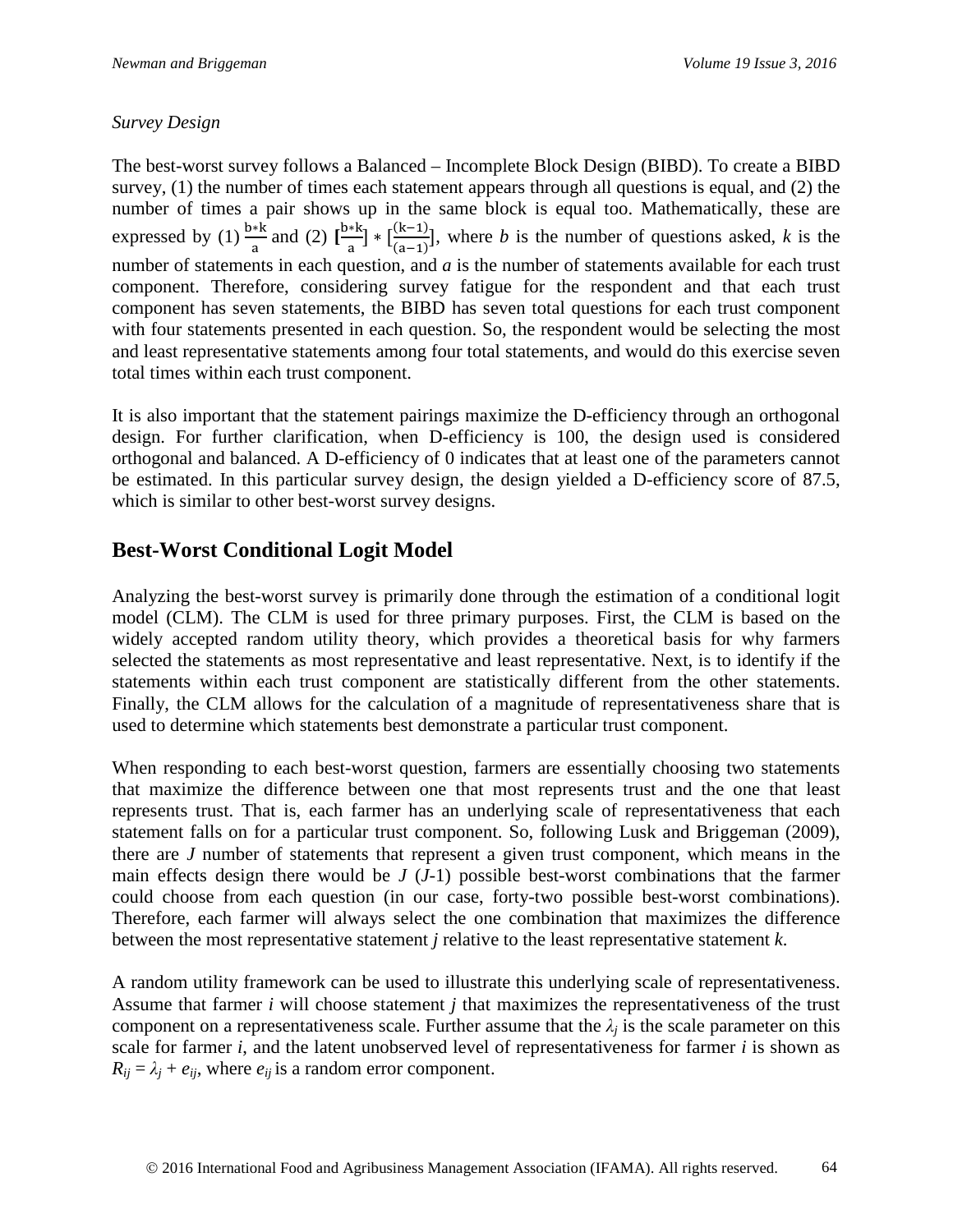From this framework, the probability that a farmer will choose one statement over another statement can be presented. Assume that farmer *i* chooses statement *j* over statement *k* as the most representative and least representative combination out of a *J* choice set. Therefore, the probability to be estimated is the difference between  $R_{ij}$  and  $R_{ik}$  is greater than all other  $J(J-1)-1$ statements within the choice set. Now, if the  $e_{ij}$  random error component is IID type 1 random variates and with the IIA property, then the probability results in McFadden's conditional logit specification for the choice probabilities as:

(3) *P*(*j* is chosen most representative and *k* is chosen least representative) = 
$$
\frac{e^{\lambda_j V_{ji}}}{\sum e^{\lambda_j V_{ki}}}
$$

Therefore, the probability to be estimated is that statement *j* is chosen over statement *i*. In the equation,  $\lambda_i$  represents the specific location of the value *j* on the "representative" scale. This location on the "representative" scale is directly reliant on the probability that state *j* will be selected over the other statements. The estimated  $\lambda_i$  provides the representativeness of the value *j* relative to a statement that was normalized to zero to serve as the dummy variable or base case. This CLM does take into consideration the assumption that all of the statements in the sample would be able to hold the same level of representativeness.

Once the CLM is estimated to arrive at the  $\lambda_i$  values, the share of representativeness for statement *j* is calculated to determine which statement is the most important through a representativeness share as,

(4) *Representative Shar* 
$$
= \frac{e^{\widehat{\lambda_j}}}{\sum_{k=1}^j e^{\widehat{\lambda_j}}}
$$

Given this equation, we can calculate a "share of representativeness" for each of the statements within each component of trust. The exponents of the conditional logit estimates are used to develop the representativeness of each statement on a scale of 0 to 1. This allows for the analysis of the magnitude of representativeness of each statement. Therefore, if one statement has a share value of 0.3 compared to another statement's share of .1, the former statement is three times as important as its counterpart. This provides the ultimate magnitude of importance relative to the base case and the other statements in the best-worst analysis.

In addition, the best-worst survey design also allows the researcher to analyze the data using a simple count method. What this means, is that the researcher can count the number of times that a statement is selected as "most" or "least" representative. When selected as "most" representative, the statement will be given a value of 1, while a statement selected as "least" representative will be given a value of -1. If the statement is not selected as most or least representative, the statement will receive a value of 0. Given each statement is shown four times throughout the seven questions, the representative score range is from -4 to +4.

### **Data Collection**

An online survey was created and distributed to Kansas farmers. The survey was open for one month, August 2015, and the survey took approximately thirty minutes to complete. For a respondent to access the survey, they would have to provide two positive responses; (1)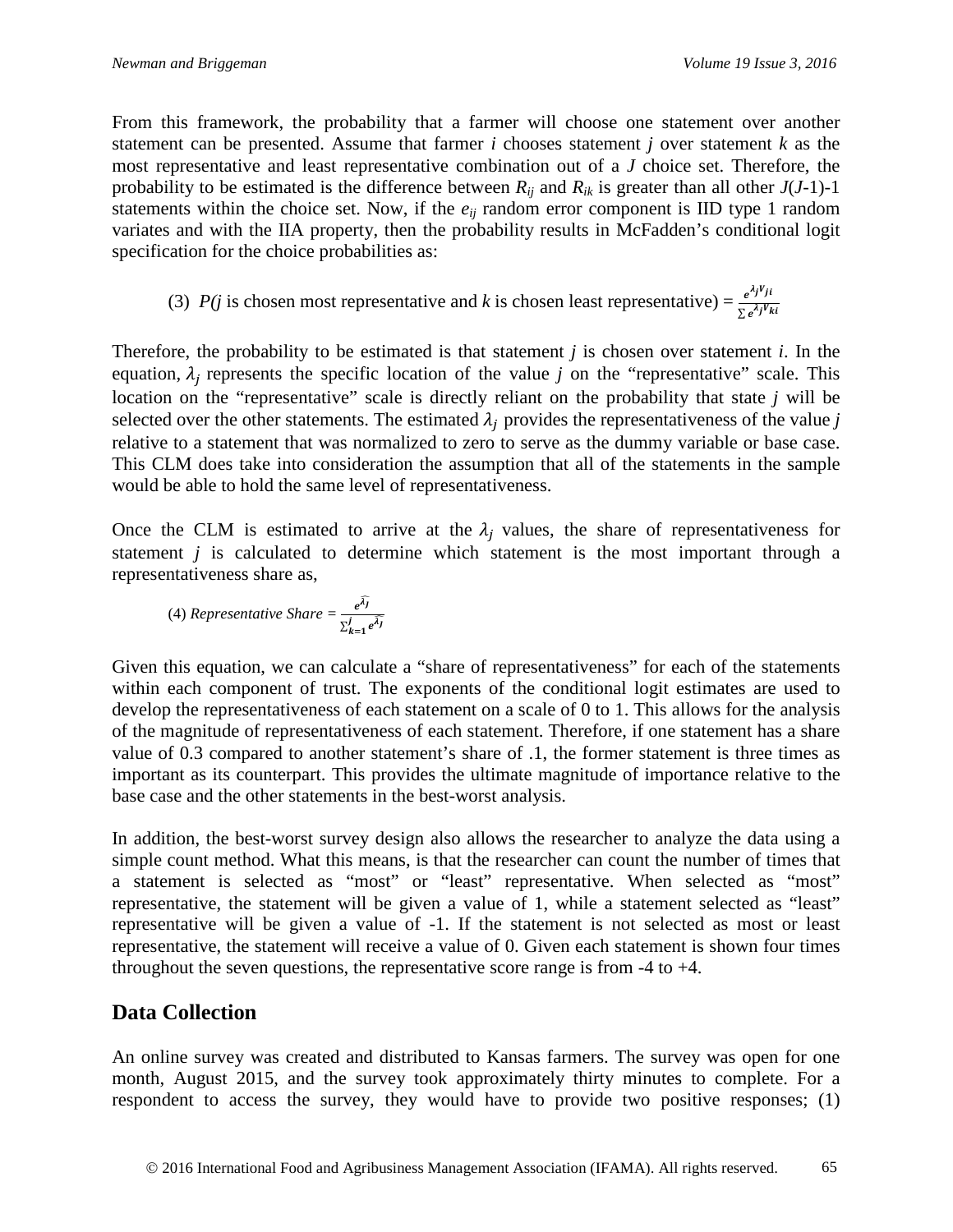indicating that they were a Kansas farmer and rancher and (2) provide a password given through a distributed flyer and email. After completing the survey, respondents were mailed a \$50 Visa gift card.

Kansas farmers and ranchers were notified about the survey through a distribution of flyers via email and mailings. A flyer was created and sent out by mail and email to the entire Kansas Farm Management Association (KFMA) membership by mail, Kansas cooperative farmer-directors in the Arthur Capper Cooperative Center's (ACCC) database, and other extension and economists by e-mail. A total of 2,858 flyers and emails were distributed in Kansas. The survey was targeted towards Kansas farmers and ranchers primarily through KFMA. The reason is because Kuethe et al. (2014) demonstrated that the KFMA database was representative of all Kansas farmers and ranchers. There was a total of 193 completed responses, with KFMA members representing 75% of the sample size**.**

While the response rate may appear low, it was mitigated by that fact that the sample of farmers who responded are very similar to the farmers within the KFMA data. Comparing the 2014 KFMA data to the survey sample of farmers, illustrates these similarities. The average total liabilities were \$537,305 in the KFMA and \$529,585 in the survey. Average assets from the KFMA data and survey were \$2,313,939 and \$2,627,264, respectively. When looking at the total acres farmed or ranched, KFMA reports an average of 2,198 acres per farm and survey respondents reported an average of 2,544 acres. Overall, the demographic information provided by the respondents is very similar to KFMA members.

## **Best Worst Results**

The Conditional Logit Model (CLM) results showed that almost all of the estimates derived from the trust statements were statistically significant. Furthermore, the representative scores that show the magnitude of importance yield some striking results that should help agricultural sales representatives build stronger credibility, reliability, intimacy, and self-orientation with their farmer-customers. In short, farmers identified the most representative statements of each trust component that agricultural sales representatives can use to build trusted relationships. This is especially interesting because often, younger sales representatives may feel disadvantaged in building trust because of their age—something outside of their control. Yet, farmers clearly place a larger value on statements that are directly within their control of the sales representative. Support for these assertions are found in the results below:

*Credibility* with farmers is best established and built by the agricultural sales representative being honest and knowledgeable about the products and/or services. Comparing the highest CLM representativeness share of .281 to the lowest share of .028 in Table 1**,** shows that "does not lie or exaggerate" is ten times more representatives of credibility than "years working in the industry." Also highly reflective of credibility is "when they don't know, they say so" (.243), and being "well researched and knowledgeable of topic" (.238). Thus, indicating farmers find more credibility in sales representatives who portray knowledge and integrity in the field of work.

These results suggest that the factors outside the control of the sales representative have a smaller influence on building credibility. The low representativeness shares of "years working in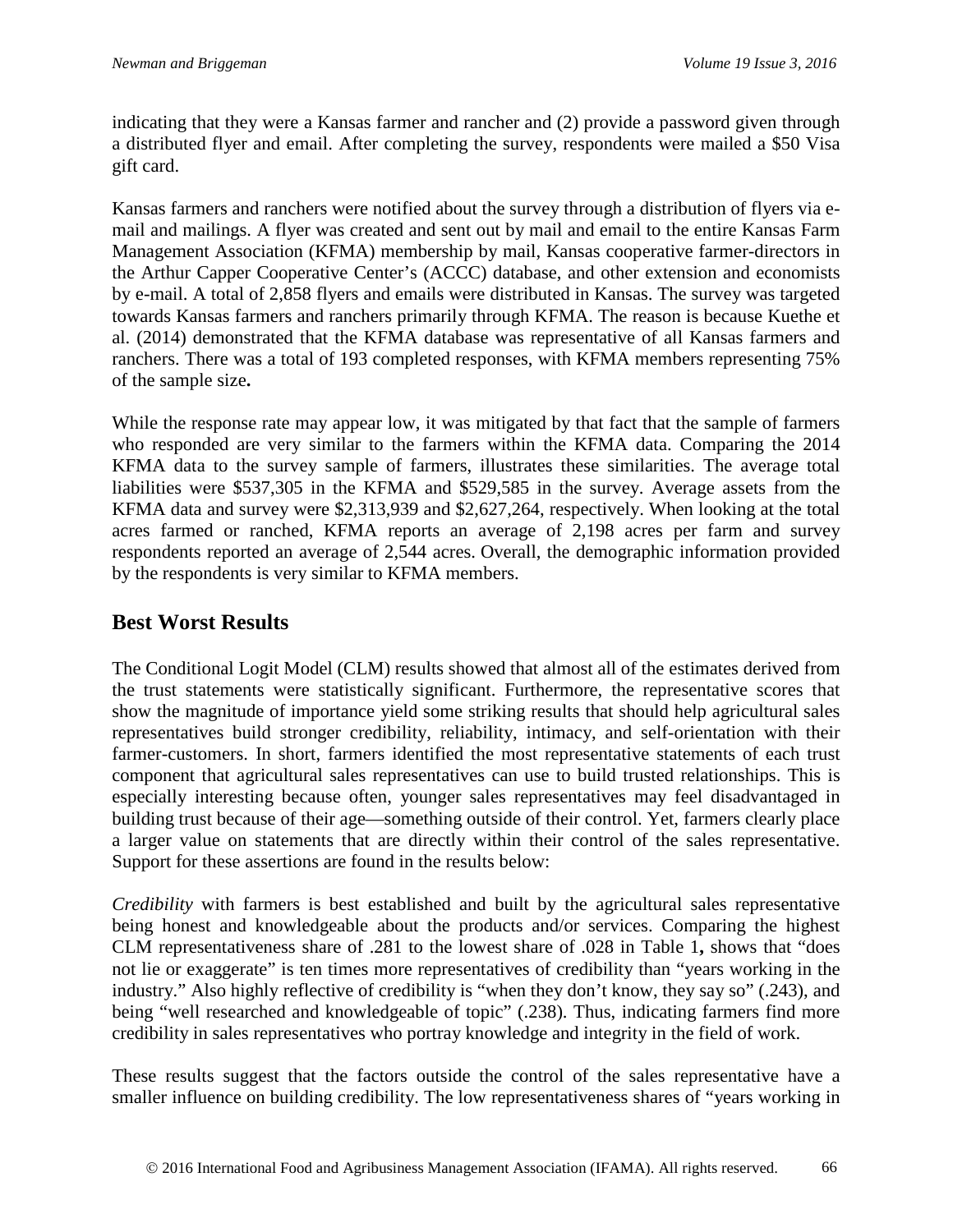the industry" (.028) and the "reputation of the company they work for" (.059) demonstrates that farmers do not believe these external factors are the best methods for building credibility. Credibility is more reliant on the direct words and knowledge of the sales representative.

| <b>Credibility Statements</b>              | <b>CLM</b> Estimates | <b>Representative Share</b> |  |
|--------------------------------------------|----------------------|-----------------------------|--|
| Does not lie or exaggerate                 | $2.316*$             | 0.281                       |  |
| When they don't know, they say so          | $2.170*$             | 0.243                       |  |
| Well researched and knowledgeable of topic | $2.151*$             | 0.238                       |  |
| Does their homework on me and my operation | $1.216*$             | 0.094                       |  |
| Reputation of the company they work for    | $0.750*$             | 0.059                       |  |
| Is passionate and loves their topic        | $0.732*$             | 0.058                       |  |
| Years working in the industry              | Base                 | 0.028                       |  |

**Table 1.** Conditional logit estimates and representative shares for credibility

Note. Statistical significance at the one percent level is represented by a  $*$ .

Using a count method described earlier, representative scores can also be calculated and shown through a histogram. Recall that the count method assigns a score to each statement when it is selected "most" representative (1), "least" representative (-1), or not selected at all (0). Since each statement is shown in 4 questions, the scores can range from -4 to 4 for reach respondent. Then the collected data can be illustrated on a graph or histogram.

Given farmers vary in personality, desires, and needs; there will be differences in how to build trust with them. The results from the histograms in Figure 3 support the results in Table 1 while also identifying variation across different respondent preferences. Overall, "does not lie or exaggerate", being "well researched and knowledgeable of topic", and "expressing when you don't know" are collectively important ways to increase and represent credibility. This is demonstrated through the heavily right skewed histograms and further supported the research by Darien et al. (2004) that identified the salesperson's knowledge as a high decision factor associated with customers making a purchase.

Farmers also agree that "years working in the industry" and "is passionate and loves their topic" is not as significant in gaining credibility. These histograms are more left-skewed, which suggest that farmers view these statements as not essential to deepening credibility.

With all of this said, it should be noted that farmers' representative scores vary significantly. That is, even though the representative shares show certain statements are far more important in terms of magnitude, not all farmers agree based on their calculated representative scores. For example, consider "Does their homework on me and my operation." There is a wide distribution of representative scores across farmers. That is, some farmers find this statement to be very representative of credibility, while others do not. These results highlight the importance of knowing the farmer on an individual basis and addressing their needs.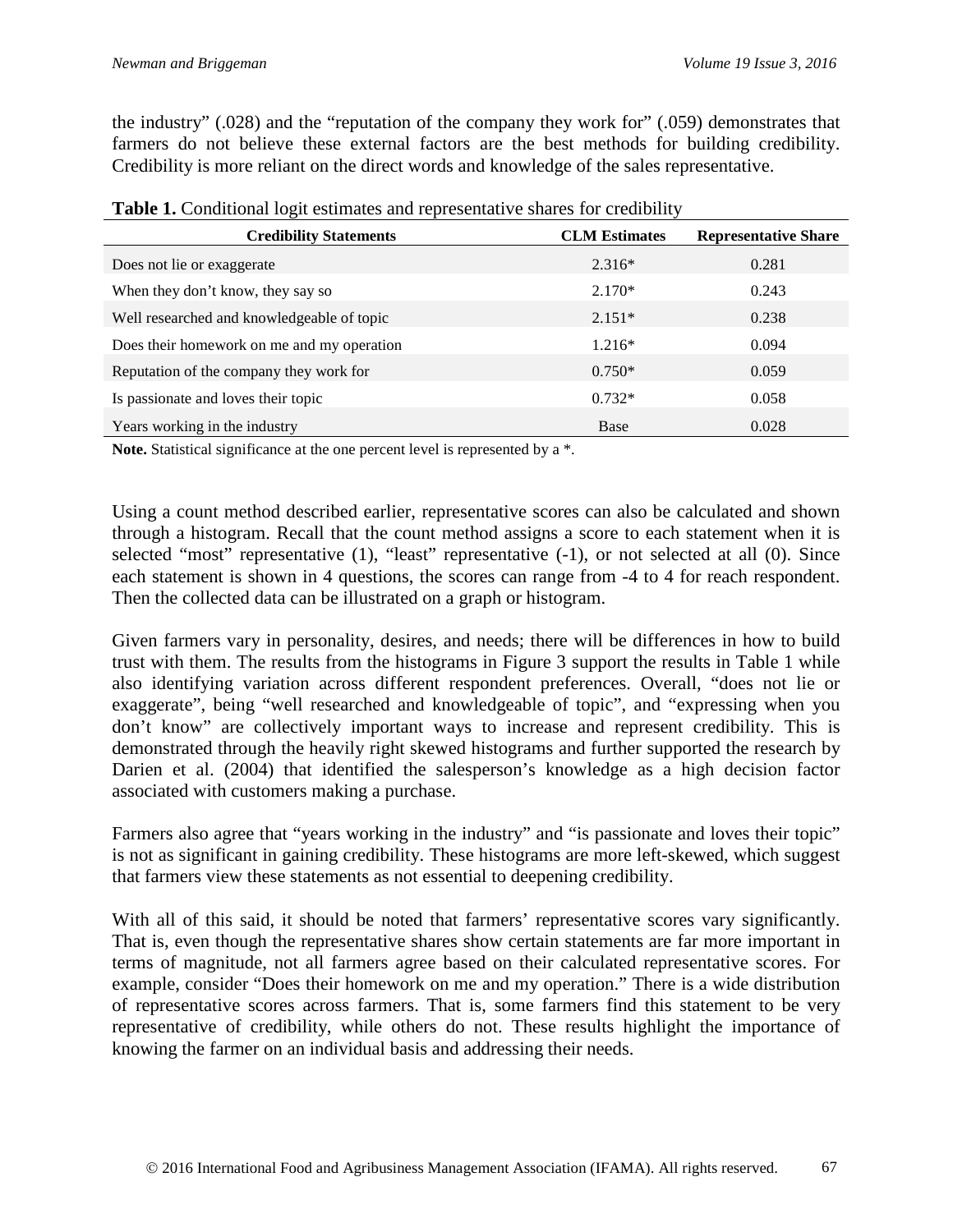

Figure 3. Credibility histograms reporting frequency of statement being always selected as "Least" representative (-4) to always being selected as "Most" representative (4) by each respondent.

*Reliability* with farmers and ranchers can best be demonstrated by following through on the services and/or products as discussed with their customers. These results tie directly to Darien et al. (2004) who found that customers feel a 'salesperson' respect for the customer' was the important attribute considered in decision making when contemplating a purchase. The results show that "following through on actions requested by me" was most representative of reliability. With a representative share of .452 in Table 2, follow through was approximately eight times more representative of reliability than "sending meeting material in advance", which was the lowest share statement. Following closely behind, "makes specific commitments and delivers on them" had a share of .341.

| Table 2. Conditional logit estimates and representative shares for reliability |  |
|--------------------------------------------------------------------------------|--|
|--------------------------------------------------------------------------------|--|

| <b>Reliability Statements</b>                         | <b>CLM</b> Estimates | <b>Representative Share</b> |
|-------------------------------------------------------|----------------------|-----------------------------|
| Follows through on actions requested by me            | $3.361*$             | 0.452                       |
| Makes specific commitments and delivers on them       | $3.078*$             | 0.341                       |
| Adapts to changing circumstances and situations       | $1.679*$             | 0.084                       |
| Are always transparent                                | $1.295*$             | 0.057                       |
| Make sure meetings have clear goals, not just agendas | $0.645*$             | 0.030                       |
| Reputation of the company they work for               | $0.228**$            | 0.020                       |
| Sends meeting materials in advance                    | Base                 | 0.016                       |

Note. Statistical significance at the one percent level is represented by a  $*$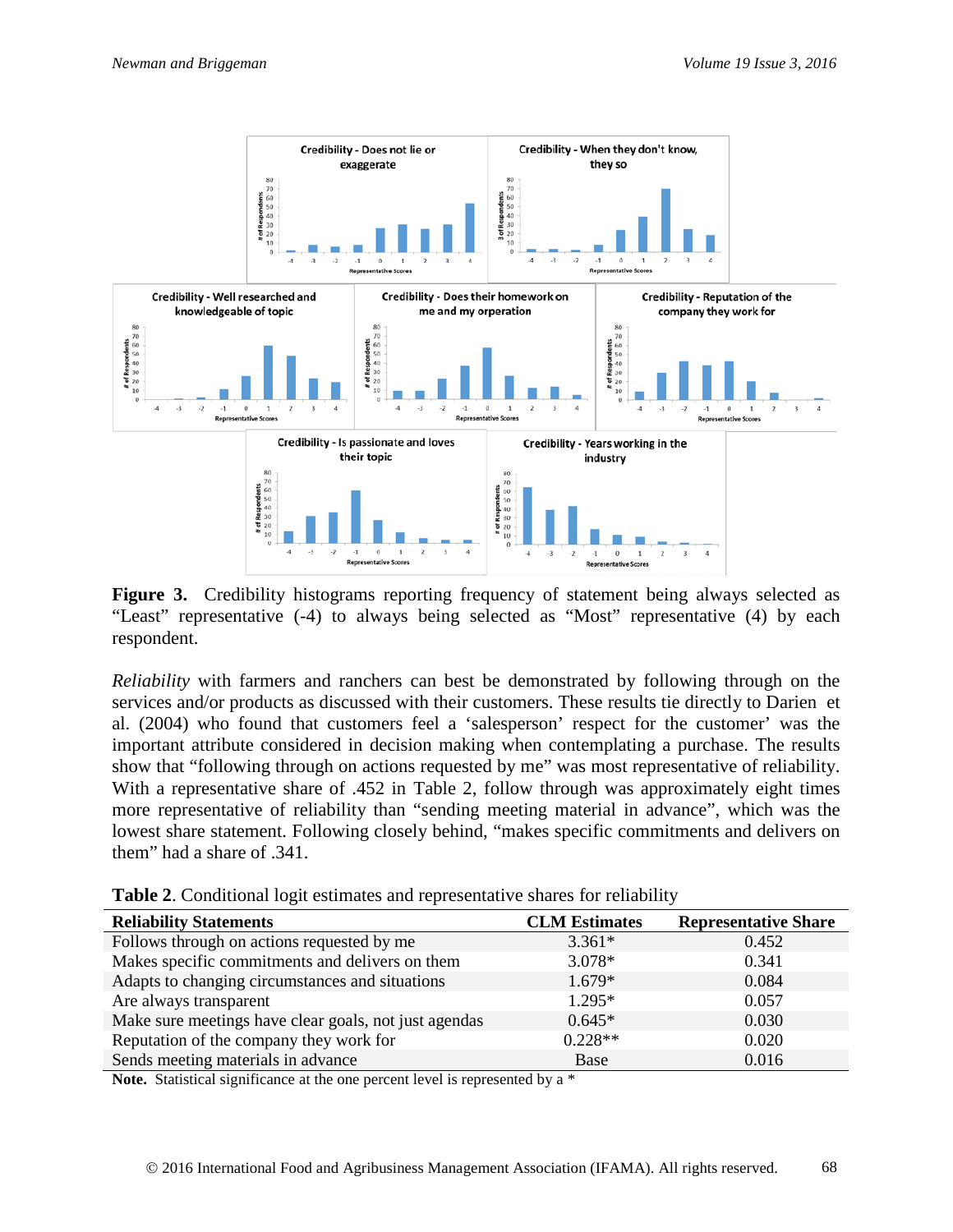The least representative statements of reliability include "make sure meetings have clear goals, not just agendas", "the reputation of the company they work for", and "sends meeting materials in advance." Although they are indicators of reliability, they do not hold the same magnitude of importance when trying to establish the characteristic with Kansas farmers and ranchers.

The histograms created for the reliability emulate the results from the Conditional Logit Model. The heavily right skewed histograms in Figure 4 for "follows through on actions requested by me" and "makes specific commitments and delivers on them," shows the relevance of these factors and significant agreement amongst farmers. In fact, the histogram for "follows through on actions requested by me" shows that either no farmers selected the statement as "least" representative or if they did, they also selected it as "most" representative in another question canceling out the scores back to a zero. Thus, indicating the important role follow through has on establishing relatability.



Figure 4. Reliability histograms reporting frequency of statement being always selected as "Least" representative (-4) to always being selected as "Most" representative (4) by each respondent.

The distribution of "adapts to changing circumstances and situations" and "are always transparent" emphasize the importance of knowing the farmer. Since there is vast variation within the distribution of responses, there was little agreement across the sample on the importance on these characteristics when working to establish reliability. As a result, when it comes to these statements relative to reliability, farmers have wide varying opinions. With that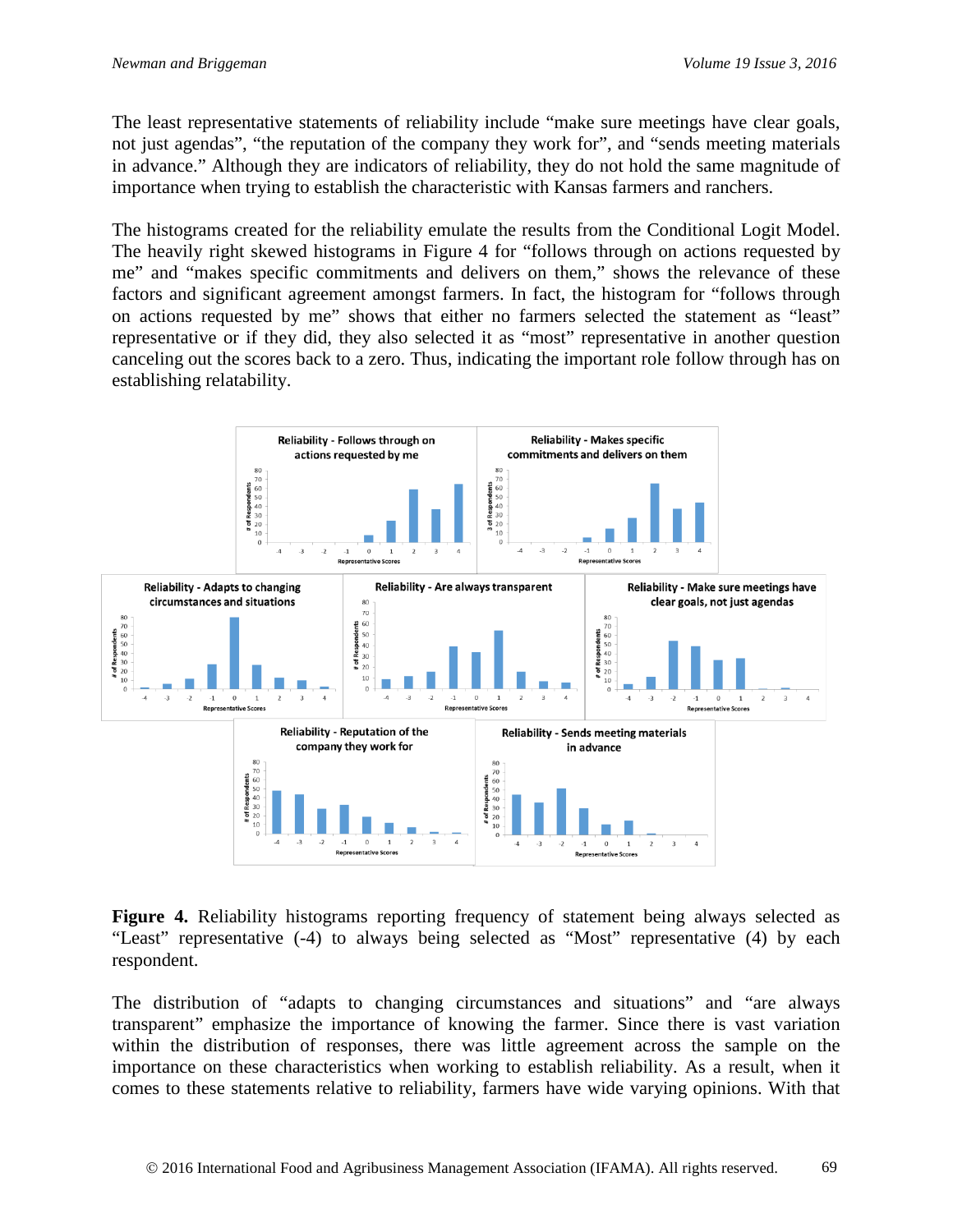said, there is general agreement across all of the reliability statements that sales representatives should not overpromise and under deliver.

*Intimacy* centers around the sales representative's ability to connect with the farmer and their operation. This communication is necessary for a sales representative to provide the right service to the farmer. Without this connection, the wants and needs of the farmer will not be properly translated to the sales representative. Furthermore, as the farmer becomes more connected and trusting towards the sales representative, the more the farmer will trust the company of the sales representative as a whole (Zaheer et al. 1998).

The results show that "understands my goals, missions, and values" is the most vital way to establish intimacy. In fact, the representative share of 0.335 is approximately eleven times more representative than the base case statement of "not afraid to make conversation" as shown in Table 3. Farmers feel that this common connection and understanding of their values will help the sales representative better address current and future needs.

| <b>Intimacy Statements</b>                     | <b>CLM Estimates</b> | <b>Representative Share</b> |
|------------------------------------------------|----------------------|-----------------------------|
| Understands my goals, mission, and values      | $2.401*$             | 0.335                       |
| Able to be candid and upfront about situations | $2.255*$             | 0.289                       |
| Stays in contact via calls, visits, etc.       | $1.714*$             | 0.168                       |
| Years working with me                          | $1.123*$             | 0.093                       |
| Shares a common interest                       | $0.562*$             | 0.053                       |
| Finds the fun and fascination in my operation  | 0.025                | 0.031                       |
| Not afraid to make conversation                | Base                 | 0.030                       |

**Table 3.** Conditional logit estimates and representative shares for intimacy

**Note.** As presented in the survey, intimacy is how well one knows the customer and his or her goals. Statistical significance at the one percent level is represented by a \*.

Having straightforward, honest communication is greatly valued by farmers. Being "able to be candid and upfront about situations" and "stays in contact via calls, visits, etc." are relatively representative of an intimate connection with scores of 0.289 and 0.168, respectively. The difference in the representative share shows the significance in having meaningful and relevant conversations with the farmer when needed.

Interestingly, "finds the fun and fascination in my operation" was the only statement in the best worse analysis that did not prove to be statistically significant. That is, the CML estimate did not prove to be different from the base statement of "not afraid to make conversation." This finding is in direct contradiction to the findings of Maister, Green, and Galford (2000) who argue this statement as a way to build strong, intimate connections.

The histograms reiterate the importance of taking time to "understand the goals, missions, and values" of farmers when trying to establish an intimate relationship (Figure 5). Demonstrating a desire to learn enhances the conversations in conducting business, allowing for mutual growth and success. The research visually shows that a sales representative's "[ability] to be candid and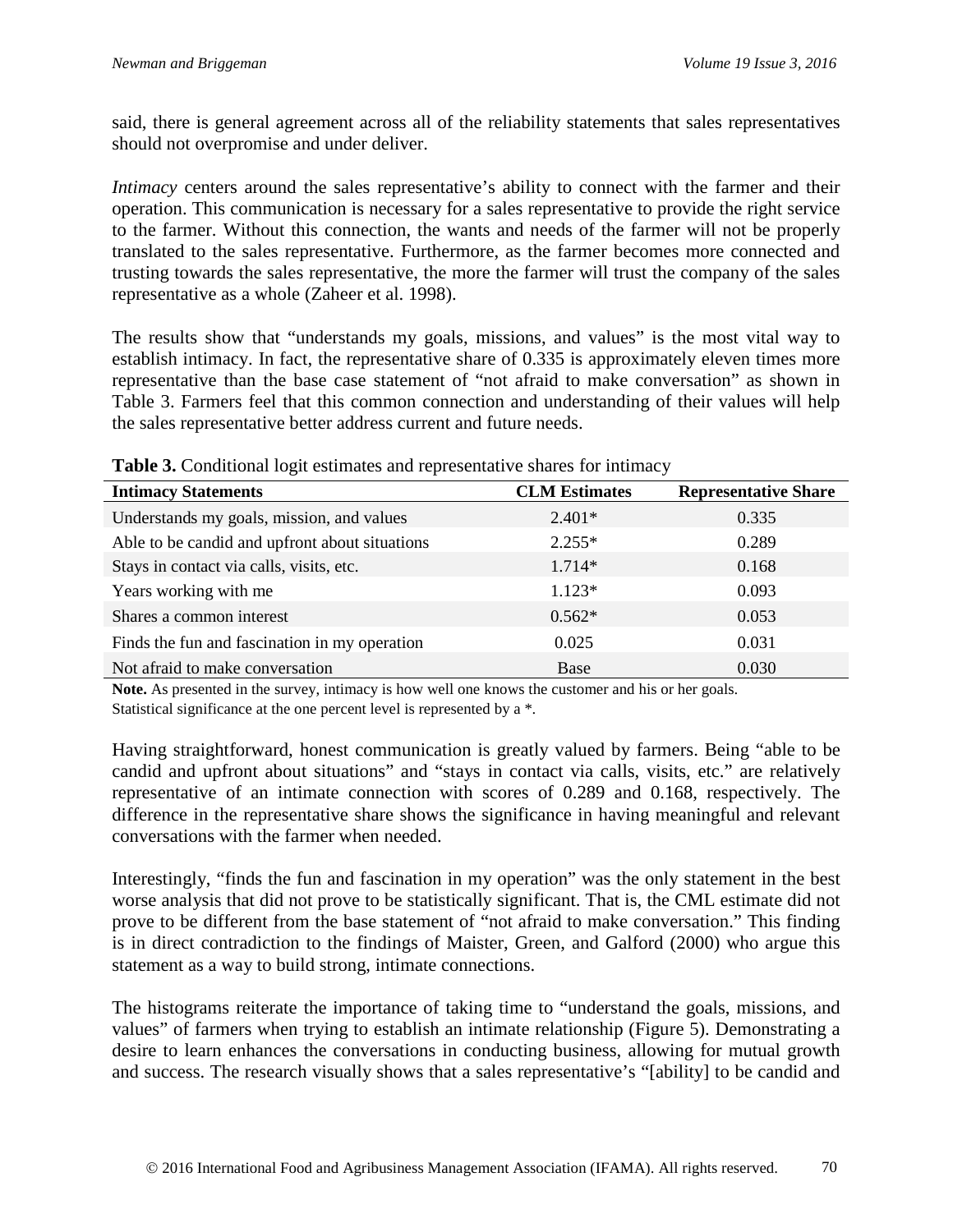upfront about situations" and "stays in contact via calls, visits, etc." is also viewed as a positive trait by most Kansas farmers, but not all.



**Figure 5.** Intimacy histograms reporting frequency of statement being always selected as "Least" representative (-4) to being always selected as "Most" representative (4) by each respondent.

The left skewed histograms of statements like "not afraid to make conversation" and "finds the fun and fascination in my operation" illustrate the common lack of magnitude these factors have on building intimacy. Although they are still important in establishing trust, a majority of farmers associated these statements with "least" representative out of the options provided.

"Years working with me" is the one statement that has the most fluctuation across farmer respondents. As shown in the histograms, some farmers find it very important while others do not feel it has very much influence. This further reiterates the importance of knowing the personal needs of each farmer as a sales representative.

In general, Kansas farmers feel that establishing intimacy is greatly reliant on understanding their personal and operational goals and values. It is also relatively important to maintain candid, upfront conversations about situations as they arise and continue the discussion around the needs of the operation. Although it is important to communicate, not being afraid to make conversation is not something many farmers value. Moreover, it is crucial have informative and worthwhile dialogue.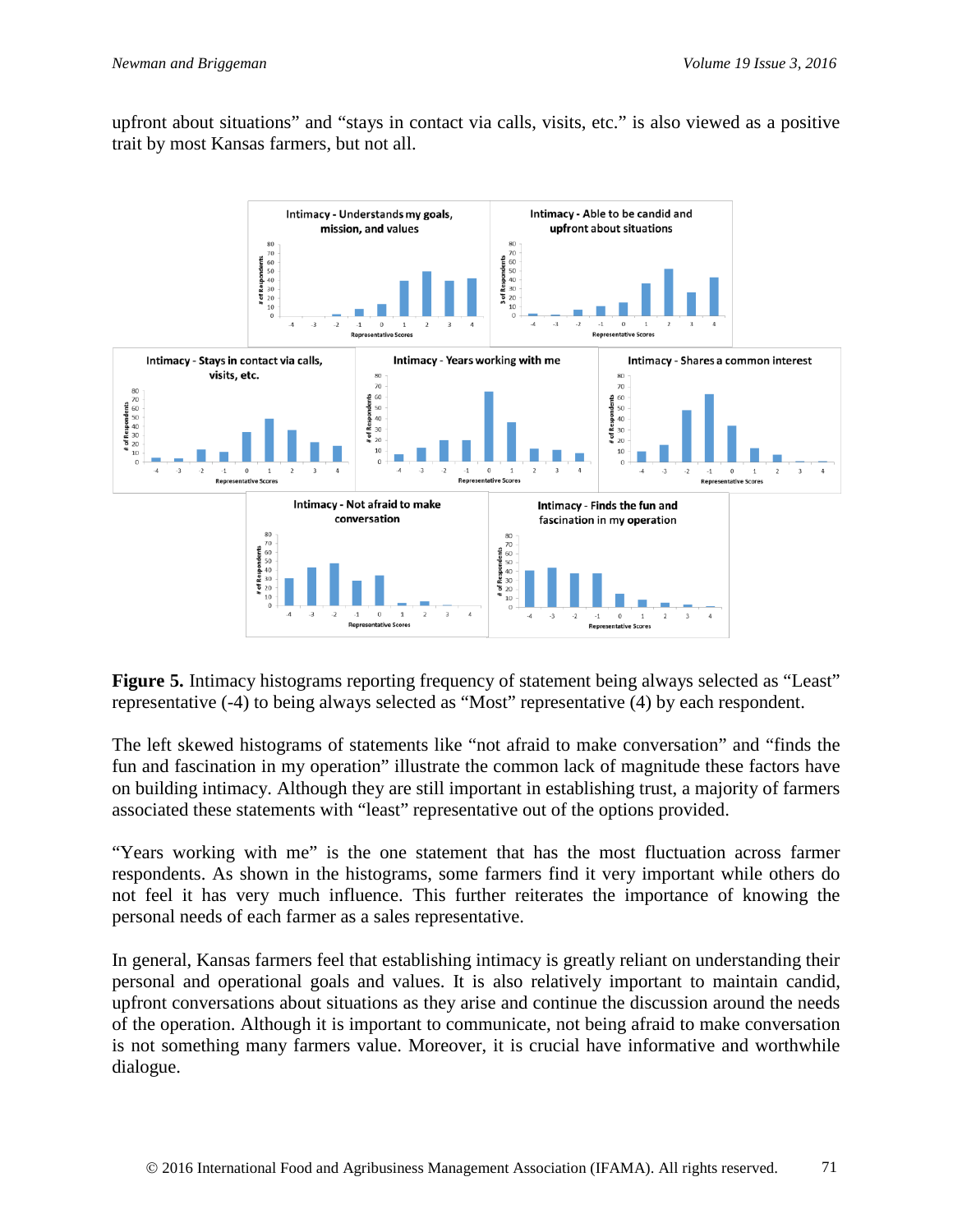*Self-orientation*, for sales representatives, is about showing the appropriate focus in the relationship with farmers. That is, exhibiting behaviors that stress the desires to address the needs of the client rather than their personal motives. To achieve this, both words and actions are found to be beneficial to establishing this appropriate focus.

The results stress the value of a sales representative who "focuses on defining the problem and not guessing the solution." In Table 4, this statement's representative share of 0.364 is over 18 times more representative of self-orientation than "allows me to fill the empty spaces in conversation. Furthermore, the second most representative statement, "listens without distractions," has only half the magnitude as "focusing on defining the problem, not guessing the solution." Thus, sales representatives should spend time not "selling solutions" but rather talking and understanding the issues or problems for a given farmer.

| <b>Self-Orientation Statement</b>                            | <b>CLM Estimates</b> | <b>Representative Share</b> |
|--------------------------------------------------------------|----------------------|-----------------------------|
| Focuses on defining the problem, not guessing the solution   | $2.911*$             | 0.364                       |
| Listens without distractions                                 | 2.188*               | 0.177                       |
| Asks open-ended questions to understand me better            | $1.983*$             | 0.144                       |
| Asks me to talk about what's behind an issue                 | 1.904*               | 0.133                       |
| Reflective listening, summarizing what they've heard         | $1.769*$             | 0.116                       |
| If communication fails, they take most of the responsibility | $0.827*$             | 0.045                       |
| Allows me to fill the empty spaces in conversations          | Base                 | 0.020                       |

**Table 4.** Conditional logit estimates and representative shares for self – orientation

**Note.** As presented in the survey, self-orientation is showing one has the customer's best interest at heart. Statistical significance at the one percent level is represented by a \*.

With that said, farmers do not feel it is necessary for sales representatives to take full responsibility of miscommunication or force conversation to show they care. "If communication fails, they take most of the responsibility" and "allows me to fill the empty space in conversation" only have representative shares of 0.045 and 0.020, respectively. Therefore, the magnitude of representation for self-orientation is far below other contributing factors.

The histograms further emphasize the importance "focuses on defining the problem, not guessing the solution," as a majority of the farmers identify with higher representativeness scores. Figure 6 also shows that establishing positive self-orientation is highly reliant on the individual farmer's preferences. This is shown through the vast variation and distribution shown in several of the histograms. For example, "listens without distractions," "asks open-ended questions to understand me better," and "asks me to talk about what's behind and issue" were in fact valued by some farmers in establishing self-orientation.

Ultimately, for a sales representative to better establish appropriate self-orientation with a Kansas farmer, it is vital to focus on defining the problem rather than guessing the solution. As Doney and Cannon (1997) illustrate, gaining trust and showing your focus on the farmer may be part of a larger mix necessary for the sale to take place. Therefore, self-orientation may not be a sale "winner", but it is considered a strong sale "qualifier" (Doney and Cannon 1997). Practicing active listening while free from distractions will exemplify your motives to help the farmer fix any issues or concerns they have at the time. Asking and learning about the farmer will help one show they have the farmer's interest at heart.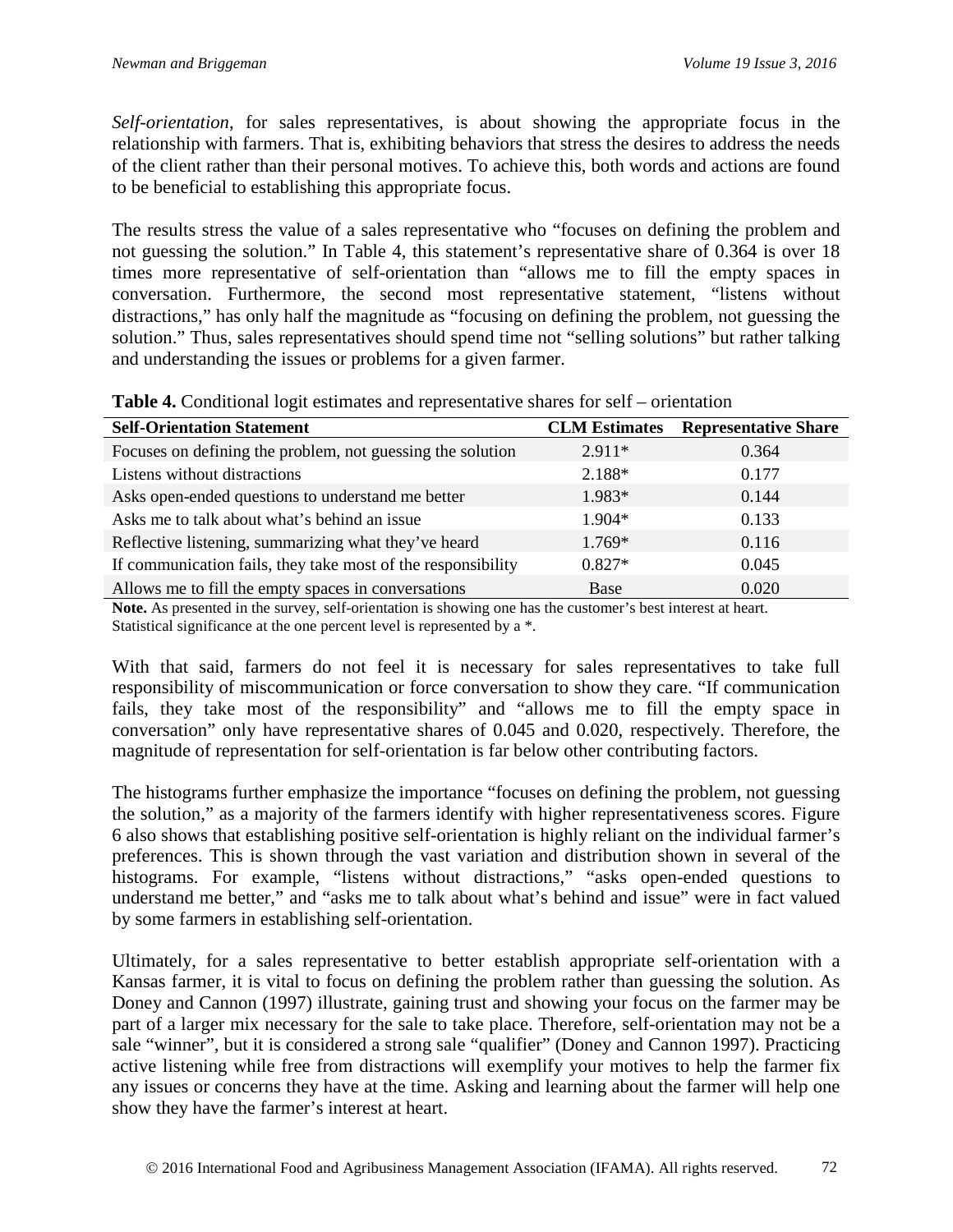

**Figure 6.** Self-orientation histograms reporting frequency of statement being always selected as "Least" representative (-4) to being always selected as "Most" representative (4) by each respondent.

### **Conclusions**

Building trust is important for any agricultural sales representative. Trust is often at the center of any successful business relationship and exploring trust has been the focus of many research studies. The focus of this paper is to identify ways that agricultural sales representatives could deepen and improve trust with farmers. Using a unique best-worst survey approach, farmers' preferences for how to best build trusting relationships were discovered. The key findings all centered around a unifying theme: sales representatives are well positioned to build more trusted relationships because the best ways to do it, is well under their control.

To build trust with farmers, agricultural sales representatives should focus on improving themselves both professionally and personally. Sales representatives should focus on being more knowledgeable in their specific area, exemplify dependability, and demonstrate their desire to help their farmer-customers. To do so, sales representatives need to improve and constantly work on their communication skills. They should also take time to understand the goals and missions of the operation while working with the farmers to clearly define potential problems. While these statements seem straightforward and easily done, they are worth spending some time working on because more often than not, sales representatives focus on selling solutions and not identifying what is the real issue faced by their customer.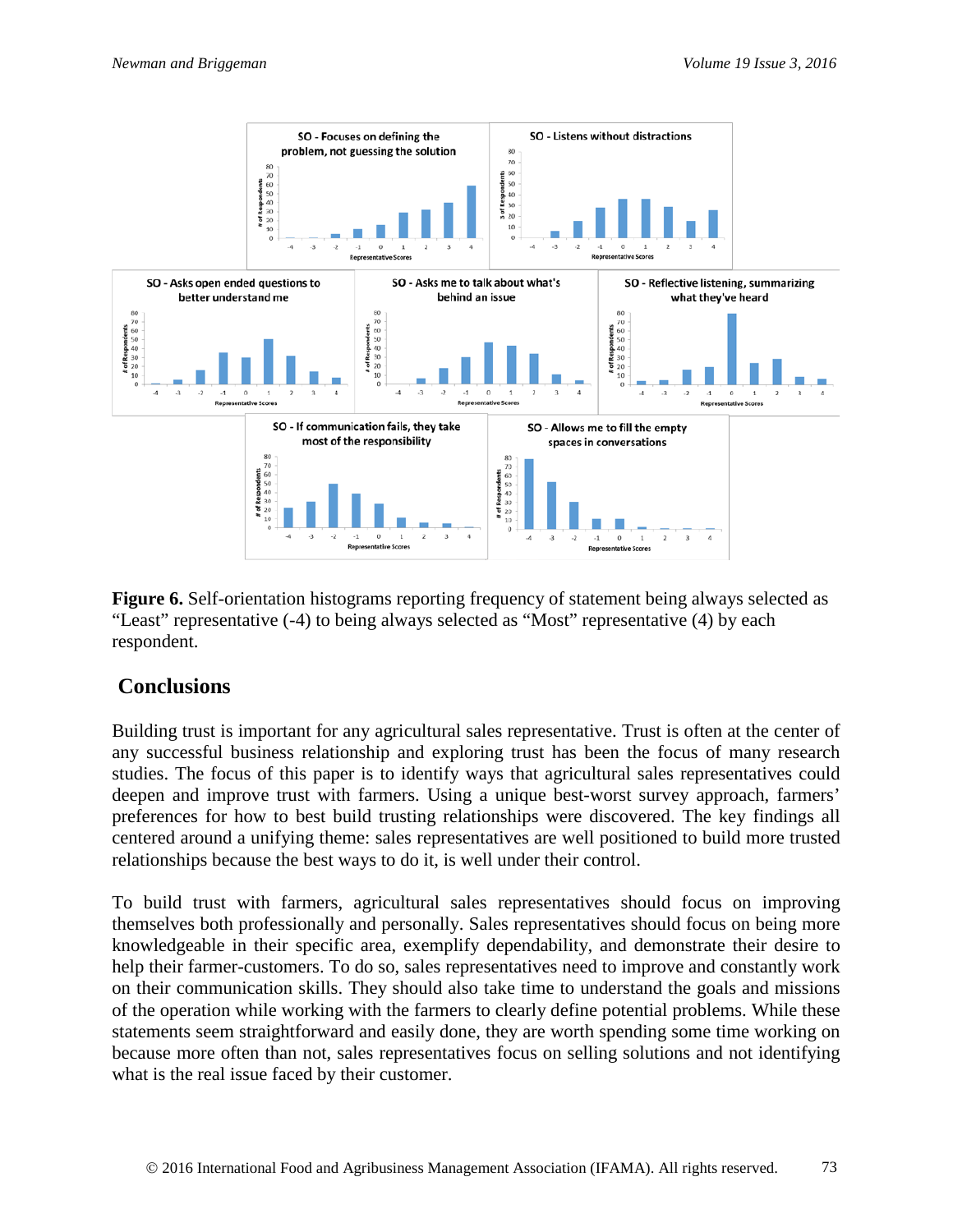It should be noted that this study can and should be conducted in other areas of the world and with other types of producers. Our sample was specific to Kansas. While it is not clear if these findings would hold with other farmers outside of Kansas, some of the general findings likely would hold. For example, results showed that not lying or exaggerating was the best way to demonstrate credibility. It is likely this result would hold across other farmers. Nevertheless, further research into the applicability of these findings across the globe would be worthwhile.

While this study did illuminate methods and ways to build trust, there is still areas for future work. One extension would be to examine the economic value farmers place on these trust components. Knowing that information would assist agricultural sales representatives in focusing their efforts to build trust in ways that are valued by farmers who are willing to pay a premium for those specific qualities. Furthermore, it would be interesting to explore if these statements vary across different types of agribusiness and lending industries. That is, do farmers' perceptions of how to best build a trusted relationship somehow influenced by the industry of the particular sales representative? Regardless, the current study did identify tangible and attainable ways agricultural sales representatives can improve trust with farmers.

### **References**

- Akerlof, George A. 1970. The Market for Lemons: Quality Uncertainty and the Market Mechanism. *The Quarterly Journal of Economics* 84(3):488–500.
- Batt, Peter J., and Nexhmi Rexha. 2000. Building trust in agribusiness supply chains: a conceptual model of buyer-seller relationships in the seed potato industry in Asia. *Journal of International Food & Agribusiness Marketing* 11(1): 1–17. http://dx.doi.org/10.1300/J047v11n01\_01.
- Chong, Bessie, Z. Yang, and M. Wong. 2003. Asymmetrical impact of trustworthiness attributes on trust, perceived value and purchase intention: a conceptual framework for crosscultural study on consumer perception of online auction. Paper presented at the 5th international conference on Electronic commerce. ACM 2003: 213–219. doi:10.1145/ 948005.948033.
- Coleman, James S. 1990. *Foundations of Social Theory*. Cambridge, MA: Harvard UP.
- Darian, J. C., A. R. Wiman, and L. A. Tucci. 2005. Retail Patronage Intentions: The Relative Importance of Perceived Prices and Salesperson Service Attributes. *Journal of Retailing and Consumer Services* 12(1):15–23.
- Deutsch, Morton. 1962. Cooperation and Trust: Some Theoretical Notes.
- Doney, P. M., and J. P. Cannon. 1997. An Examination of the Nature of Trust in Buyer-seller Relationships. *Journal of Marketing* 61(2): 35–51.
- Finn, A., and J. J. Louviere. 1992. Determining the Appropriate Response to Evidence of Public Concern: The Case of Food Safety. *Journal of Public Policy & Marketing*. 11(1):12–25.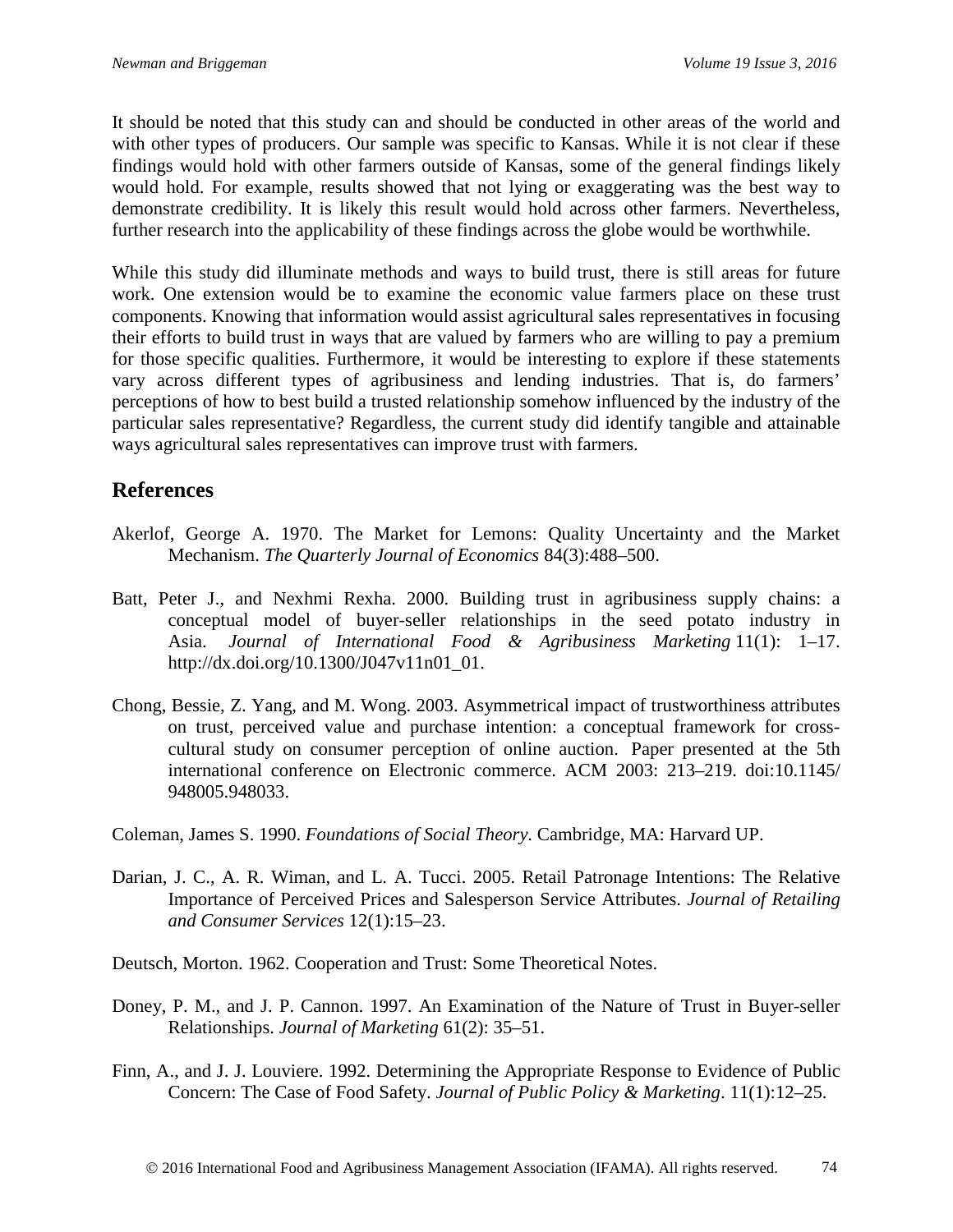Gulati, Ranjay. 1995. Social Structure and Alliance Formation Patterns: A Longitudinal Analysis. *Administrative Science Quarterly.* 40(4):619–652.

KFMA Executive Summary Data. May 2015. Ag Manager.<http://www.agmanager.info/kfma/>

- Kuethe, T., B. Briggeman, N. D. Paulson, and A. Katchova. 2014. A Comparison of Data Collected Through Farm Management Associations and the Agricultural Resource Management Survey. *Agricultural Finance Review* 74(4):492–500. doi: 0.1108/AFR-09- 2014-0023.
- Larzelere, R.E., and T. L. Huston. 1980. The Dyadic Trust Scale: Toward Understanding Interpersonal Trust in Close Relationships. *Journal of Marriage and Family* 42(3): 595– 604.
- Lindskold, Svenn. 1978. Trust development, the GRIT Proposal, and the Effects of Conciliatory Acts on Conflict and Cooperation. *Psychological Bulletin* 85(4): 772– 793.
- Lusk, J. L., and B. C. Briggeman. 2009. Food Values. *American Journal of Agricultural Economics* 91(1):184–196.
- Lyons, B., and J. Mehta. 1997. Contracts, Opportunism and Trust: Self-Interest and Social Orientation. *Cambridge Journal of Economics* 21(2): 239–257.
- Maister, David H., Charles H. Green, and Robert M. Galford. 2000. *The Trusted Advisor*. New York: Free Press.
- Mohr, J., and R. Spekman. 1994. Characteristics of partnership success: partnership attributes, communication behavior, and conflict resolution techniques. *Strategic Management Journal* 15(2): 135–152.
- Österberg, P., and J. Nilsson. 2009. Members' perception of their participation in the governance of cooperatives: the key to trust and commitment in agricultural cooperatives. *Agribusiness* 25(2):181–197.
- Rempel, J. K., J. G. Holmes, and M. P. Zanna. 1985. Trust in Close Relationships. *Journal of Personality and Social Psychology* 49(1): 95–112.
- Rousseau, D.M., S.B. Sitkin, R.S. Burt, and C. Camerer. 1998. Not so Different After All: A Cross-Discipline View of Trust. *Academy of Management Review* 23(3): 393–404.
- Scarpa, R., S. Notaro, J. Louvier, and R. Raffaelli. 2011. Exploring Scale Effects of Best/Worst Rank Ordered Choice Data to Estimate Benefits of Tourism in Alpine Grazing Commons. *American Journal of Agricultural Economics*. 93(3): 813–828.